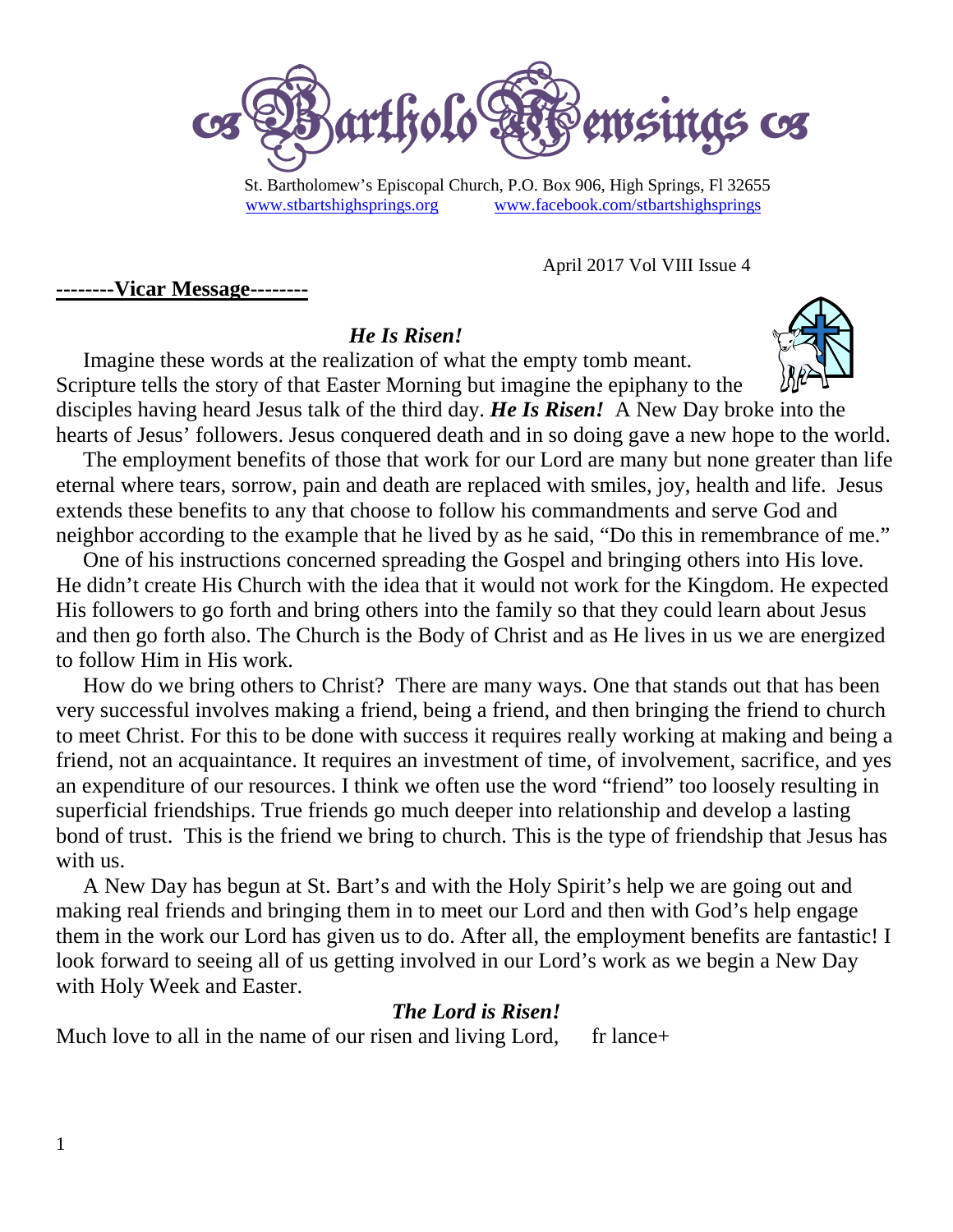#### **Editor's Note**

. We hope you are enjoying the Newsletter and we welcome your comments and suggestions. Deadline for next issue is **April 16th.** Your editor will be away the week of Apr 21-27. Contact: Annette Jones - (386) 454-8585 pgrscoot97@aol.com

 *This month your editor has added month your results of a Christian school fifth grade teacher's req request that her students look at commercials and see if they could use t commercials and see them to describe ideas about God hem God:* 

\*+\*+\*+\*+\*+\*+\*+\*+\*+\*+\*+\*+\*+\*+\*+\*+\*+\*+\*+\*+\*+\*+\*+\*+\*+\*+\*+\*+\*+\*+\*+\*+\*+\*+\*+\*+\*+\*+\*+\*+\*+\*+\*+\*+\*+\*+\*+\*+\*+\*+\*+\*+\*+\*+\*



God is like.... BOUNTY...He's the quicker picker upper, can handle the tough jobs and He won't fall apart on you.



Mew-sings from the Senior Warden...Charles Jones 386-454-8585

High Springs Pioneer Days are coming up on April 29-30. In the past we have used our church property for parking. I would like to see us do this again this year. We will need plenty of help from you the members of St. Bart's. from you the members of St. Bart

If you can help for a couple of hours that will be great. All we do is collect the fee we charge If you can help for a couple of hours that will be great. All we do is collect the fee we charge<br>and direct them to where we want them to park. The fellowship is great and we have a good time.

If you are willing to help in this money-raising activity, please contact me, your Senior Warden, and a schedule for workers will be developed. Thanks in advance!



\*+\*+\*+\*+\*+\*+\*+\*+\*+\*+\*+\*+\*+\*+\*+\*+\*+\*+\*+\*+\*+\*+\*+\*+\*+\*+\*+\*+\*+\*+\*+\*+\*+\*+\*+\*+\*+\*+\*+\*+\*+\*+\*+\*+\*+\*+\*+\*+\*+\*+\*+\*+\*+\*+\*

## WELLS FOR LIFE CHECK PRESENTED

At the recent Diocesan Convention the \$5000.00 check from St. Bartholomew's to purchase a well to provide clean water was given to Jack Tull, the Episcopal Research and Development Diocesan Representative, by Fr. Lance and Charles Jones, Sr. Warden. **ENERGIZER BUNNY…He can be a streamed and angle that is a streamed and we wenter that a streamed and we are a streamed and angle of the condition of the street of a Christian Space of the Christian Space of the condition o** 

Give yourself a hand, St. Bart's members...you have set an example for our Diocese and made the world a better place!

God is like*…THE ENERGIZER BUNNY…He keeps going, and going, and going…*

\_\_\_\_\_\_\_\_\_\_\_\_\_\_\_\_\_\_\_\_\_\_\_\_\_\_\_\_\_\_\_\_\_\_\_\_\_\_\_\_\_\_\_\_\_\_\_\_\_\_\_\_\_\_\_\_\_\_\_\_\_\_\_\_\_\_\_\_\_\_\_\_\_\_\_\_\_\_\_\_\_\_\_\_\_\_\_\_\_\_

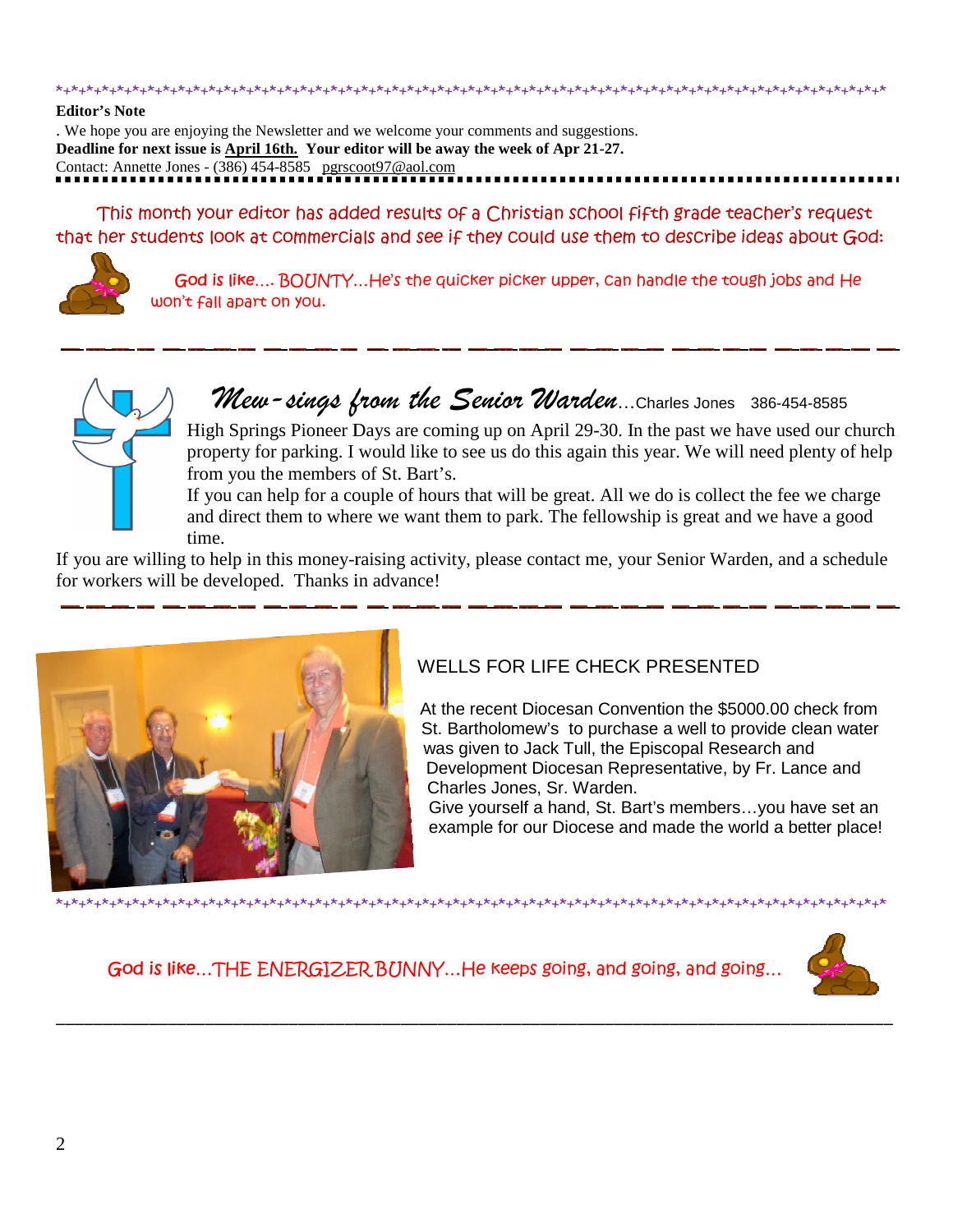



Apr 2 -– Pot Luck

Apr 9 – Cornelia

Apr 16 – Easter – Muffins & hot crossed buns Apr 23 – Ben/Sheryl Apr 23 - Ben/Sheryl

Apr 30 – Ruthanne/ Carie

Note: If you would like to volunteer to provide a light snack and drink, please contact Cornelia Swann 386-454-3505.

\*+\*+\*+\*+\*+\*+\*+\*+\*+\*+\*+\*+\*+\*+\*+\*+\*+\*+\*+\*+\*+\*+\*+\*+\*+\*+\*+\*+\*+\*+\*+\*+\*+\*+\*+\*+\*+\*+\*+\*+\*+\*+\*+\*+\*+\*+\*+\*+\*+\*+\*+\*+\*+\*+\* \*+\*+\*+\*+\*+\*+\*+\*+\*+\*+\*+\*+\*+\*+\*+\*+\*+\*+\*+\*+\*+\*+\*+\*+\*+\*+\*+\*+\*+\*+\*+\*+\*+\*+\*+\*+\*+\*



*God is like…COKE…He's the real thing. real thing.*

\*+\*+\*+\*+\*+\*+\*+\*+\*+\*+\*+\*+\*+\*+\*+\*+\*+\*+\*+\*+\*+\*+\*+\*+\*+\*+\*+\*+\*+\*+\*+\*+\*+\*+\*+\*+\*+\*+\*+\*+\*+\*+\*+\*+\*+\*+\*+\*+\*+\*+\*+\*+\*+\*+ \*+\*+\*+\*+\*+\*+\*+\*+\*+\*+\*+\*+\*+\*+\*+\*+\*+\*+\*+\*+\*+\*+\*+\*+\*+\*+\*+\*+\*+\*+\*+\*+\*+\*+\*+\*+\*+\*+\*+\*+\*+\*+\*+\*+\*+\*+\*+\*+\*+\*+\*+\*+\*+\*+



Bare Dirt? No, Sunflowers!

submitted

I turned the corner onto our street and braced myself. I had to talk rebuilding plans with our I turned the corner onto our street and braced myself. I had to talk rebuilding plans with our<br>contractor, but just the thought of seeing that empty lot—where my family's house had burned to the ground seven months earlier—made me feel sick.

That night still haunted me.

Waking up to the blaring of smoke alarms. Bolting out of bed with my husband and grabbing our two young children from their rooms. Huddling outside in our pajamas, shivering, before seeking refuge with a neighbor. We lost everything but the clothes on our backs and a jumble of items a friend salvaged from the rubble. I knew I should be grateful my family had escaped unharmed. But I couldn't help wondering why God left us nothing to start over with but dirt… Waking up to the blaring of smoke alarms. Bolting out of bed with my husband and grabbing ou<br>young children from their rooms. Huddling outside in our pajamas, shivering, before seeking ref<br>with a neighbor. We lost everythi is that empty lot—where my family's house had burned to<br>the feel sick.<br>
Ins. Bolting out of bed with my husband and grabbing our to<br>
Ing outside in our pajamas, shivering, before seeking refug<br>
the clothes on our backs and

Sunflowers? I stopped the car and rubbed my eyes in disbelief. Instead of a bare dirt lot, there was a field of cheerful colorful sunflowers—hundreds of them—growing exactly where our house once stood. he rubble. I knew I should be grateful my family had escaped unharmed. But I co<br>why God left us nothing to start over with but dirt...<br>topped the car and rubbed my eyes in disbelief. Instead of a bare dirt lot, there w<br>col

We'd never grown sunflowers. None of our neighbors did, either. The contractor said they'd started springing up in our lot—and only ours—over the past few weeks. I stared at the vibrant flowers. Surely they were a sign from God, a promise. Life will blossom here again.

I snapped some photos and showed them to my husband.

"Sorry to burst your bubble," he said., "but there's a perfectly logical explanation. I had a bag of sunflower seeds in the garage. The bulldozer razing our house probably plowed them into the dirt." So much for God's promise. orry to burst your bubble," he said., "but there's a perfectly logical explanation. I had a bag of<br>nflower seeds in the garage. The bulldozer razing our house probably plowed them into the dirt."<br>o much for God's promise.<br>

The contractor finished our new house, and we moved in. Our lives really did blossom again. Still, weeks passed before I could bring myself to sort through the box of things recovered by our friend. My husband and I dragged the box over by the trash can and tossed out one charred item a another. I felt like crying. Then my husband gasped.

another. I felt like crying. Then my husband gasped.<br>"Look, look at this", he said. He held up the baggie of sunflower seeds he'd kept in the garage—still tightly sealed, with all the seeds inside.

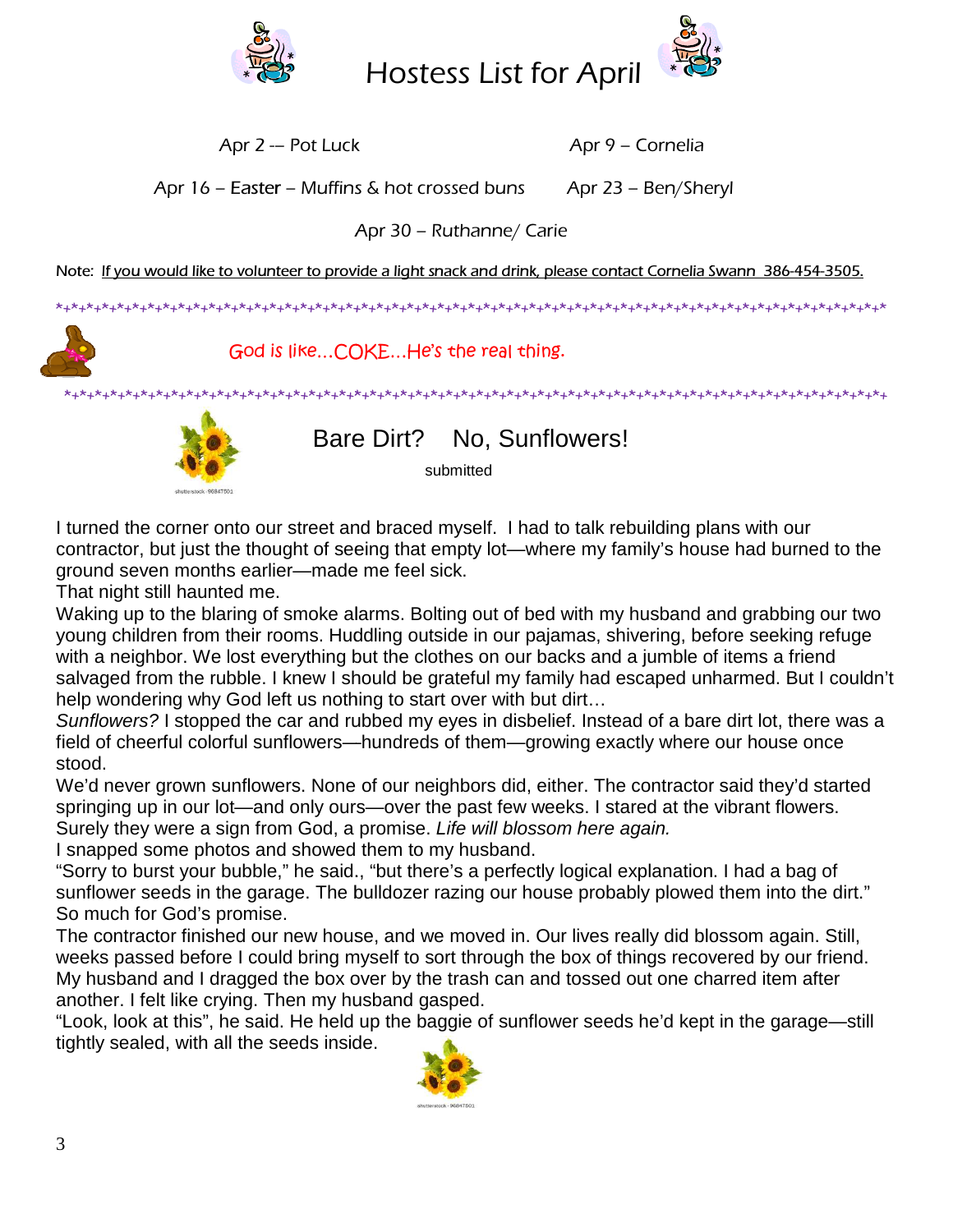#### Shrove Tuesday Pancake Dinner Thank You submitted by Ben Hil submitted by Ben Hill

I want to thank everyone who helped make this year's Shrove Tuesday pancake supper a success. There were MANY people behind the scenes cooking the meat, mixing the batter, and cleaning up. Fhere were MANY people behind the scenes cooking the meat, mixing the batter, and cleaning up.<br>We appreciate the members of the church and the High Springs Masonic lodge for having dinner at St. Bart's. This event has grown to be our largest fundraiser for the youth program. It's time for the younger members of the church to take on this project next year. After 12 years of cooking I'd like to sit in the "audience" next year. Let us know if you feel the call to cook.

\*+\*+\*+\*+\*+\*+\*+\*+\*+\*+\*+\*+\*+\*+\*+\*+\*+\*+\*+\*+\*+\*+\*+\*+\*+\*+\*+\*+\*+\*+\*+\*+\*+\*+\*+\*+\*+\*+\*+\*+\*+\*+\*+\*+\*+\*+\*+\*+\*+\*+\*+\*+\*+\*+\*

\*+\*+\*+\*+\*+\*+\*+\*+\*+\*+\*+\*+\*+\*+\*+\*+\*+\*+\*+\*+\*+\*+\*+\*+\*+\*+\*+\*+\*+\*+\*+\*+\*+\*+\*+\*+\*+\*+\*+\*+\*+\*+\*+\*+\*+\*+\*+\*+\*+\*+\*+\*+\*+\*+ \*+\*+\*+\*+\*+\*+\*+\*+\*+\*+\*+\*+\*+\*+\*+\*+\*+\*+\*+\*+\*+\*+\*+\*+\*+\*+\*+\*+\*+\*+\*+\*+\*+\*+\*+\*+\*+\*+\*+\*+\*+\*+\*+\*+\*+\*+\*+\*+\*+\*+\*+\*+\*+\*+\*+\*+\*+\*+\*+\*+\*+\*+\*+\*+\*+\*+\*+\*+\*+\*+

God is like*…HALLMARK CARDS…He cares enough to send His very best. …HALLMARK CARDS…He* 



**Horil Birthdays**  $\mathscr{F}$ i $\mathscr{F}'$  2 – David Hansen 18 – Marsha Bancroft 5 – Kathy Young 18 – Diane Lorincz – Marsha Bancroft 7 – Pete & Jane Woodward Woodward – Diane Lorincz 17 – Fr. Dave & Margaret Kidd Dave & uthanne & Maynard

- 
- 
- 17—Raiven Young
- 6 Fr. Lance 23 Eric Diepersloot
	-

14 – Sharon Pelfrey 26 – Brice Halbrook



- 
- 
- 19 Ruthanne & Maynard Swanson
- 8 Ruthanne Swanson 25 Ruthanne 25 Gabby Harris 25 Lisa & Bill Rhan
	- 29 Carie & Eric Diepersloot

Congratulations to Each of YOU! If your name does not appear here, please contact Annette Jones to have it added for next time.

**80.800** Lessons for April <u>ക്കു</u>

April 2nd: Ezekiel 37:1-14; Psalm 130; Romans 8:6-11; John 11:1-45

9th: Palm Sunday: Isaiah 50:4-9a; Psalm 31:9-16; Philippians 2:5-11; Matthew 26:14--27:66

- 13th  *Maundy <sup>-</sup> Thursday*: Exodus 12:1-4,(5-10),11-14; Psalm 116:1,10-17; 1 Corinthians 11:23-26 John 13:1-17,31b-35
- 14th Good Friday: Isaiah 52:13--53:12; Psalm 22; Hebrews 10:16-25; John 18:1—19:42
- 15th Holy Saturday: Job 14:1-14; Psalm 31:1-4, 15-16; 1 Peter 4:1-8; Matthew 27:57-66
- 16th Easter Day: Acts 10:34-43; Psalm 118:1-2, 14-24; Colossians 3:1-4; John 20:1-18
- 23rd: Acts 2:14a, 22-32; Psalm 16; 1 Peter 1:3-9; John 20:19-31
- $30^{th}$ : Acts 2:14a, 36-41; Psalm 116: 1-3, 10-17; 1 Peter 1:17-23; Luke 24:13-35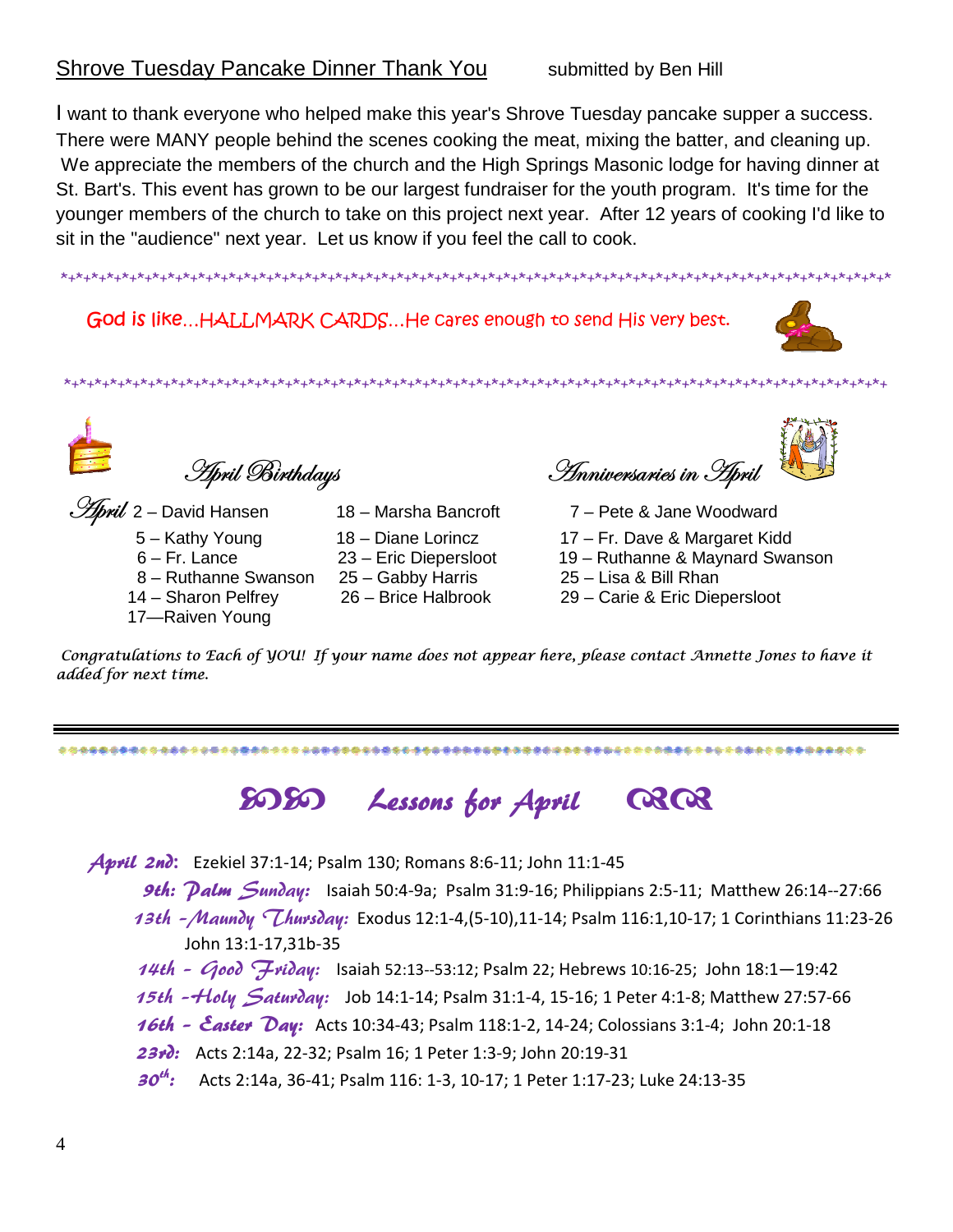## Episco-facts

*Submitted by Ben Hill* 

The Catechism section in the Book of Common Prayer provides the following for our instruction:

As Episcopalians, we follow Jesus Christ as our Lord and Savior. We believe in the Father, Son and Holy Spirit. We believe God is active in our everyday lives through the power of the Holy Spirit.

The mission of the Church is to restore all people to unity with God and with each other in Christ. The Church pursues its mission as it prays and worships, proclaims the gospel, and promotes justice, peace and love. The Church carries out its mission through the ministry of all its members. Episcopalians, we follow Jesus Christ as our Lord and Savior. We believe in the Father<br>y Spirit. We believe God is active in our everyday lives through the power of the Holy S<br>e mission of the Church is to restore all peop

We uphold the Bible and worship with the Book of Common Prayer. We believe the Holy Scriptures are the revealed Word of God. In worship we unite ourselves with one another to acknowledge the holiness of God, to hear God's Word, to offer prayer and praise, and to celebrate the Sacraments. The Celebration of Holy Eucharist is the central act of worship in accordance with Jesus' command to His disciples. Holy Communion may be received by all baptized Christians, not only members of the Episcopal Church. uphold the Bible and worship with the Book of Common Prayer. We believe the Holy Scriptures<br>the revealed Word of God. In worship we unite ourselves with one another to acknowledge the<br>ness of God, to hear God's Word, to of ough the ministry of all its members.<br>
nmon Prayer. We believe the Holy Scriptures<br>
selves with one another to acknowledge the<br>
nd praise, and to celebrate the Sacraments.<br>
worship in accordance with Jesus' command to<br>
l b

The Episcopal Church is part of the worldwide Anglican Communion with 70 million members in 164 countries. The word "Episcopal" refers to government by bishops. The historic episcopate continues the work of the first apostles in the Church, guarding the faith, unity and discipline of the Church. Both men and women, including those who are married, are eligible for ordination as deacons, priests and bishops.

We strive to love our neighbors as ourselves and respect the dignity of every person. We welcome all to find a spiritual home in the Episcopal Church.

\*+\*+\*+\*+\*+\*+\*+\*+\*+\*+\*+\*+\*+\*+\*+\*+\*+\*+\*+\*+\*+\*+\*+\*+\*+\*+\*+\*+\*+\*+\*+\*+\*+\*+\*+\*+\*+\*+\*+\*+\*+\*+\*+\*+\*+\*+\*+\*+\*+\*+\*++\*+\*

God is like...THE U.S. POST OFFICE...Neither rain, nor snow, nor sleet, nor ice will *keep Him from His appointed rounds. keep* \*+\*+\*+\*+\*+\*+\*+\*+\*+\*+\*+\*+\*+\*+\*+\*+\*+\*+\*+\*+\*+\*+\*+\*+\*+\*+\*+\*+\*+\*+\*+\*+\*+\*+\*+\*+\*+\*+\*+\*+\*+\*+\*+\*+\*+\*+\*+\*+\*+\*+\*++\*+\*

|  | Chalice Bearers/Acolytes - Apri |  |
|--|---------------------------------|--|
|--|---------------------------------|--|

colytes - April Lay Readers –April April



- 4/2 Gregg / Zach
- 4/9 Annette / Sam
- 4/16 Margaret / Gabby
- 4/23 Margaret/ Samantha
- 4/30 Wes/ Gabby
- 4/2 Margaret Palmer Palmer Beth Treese 4/9 – Tracie Halbrook Samantha Shiver 4/16 –Debra Wright Carol Ellis 4/23 –Gregg Pelfrey Stephanie Sauble 4/30 –Charles Jones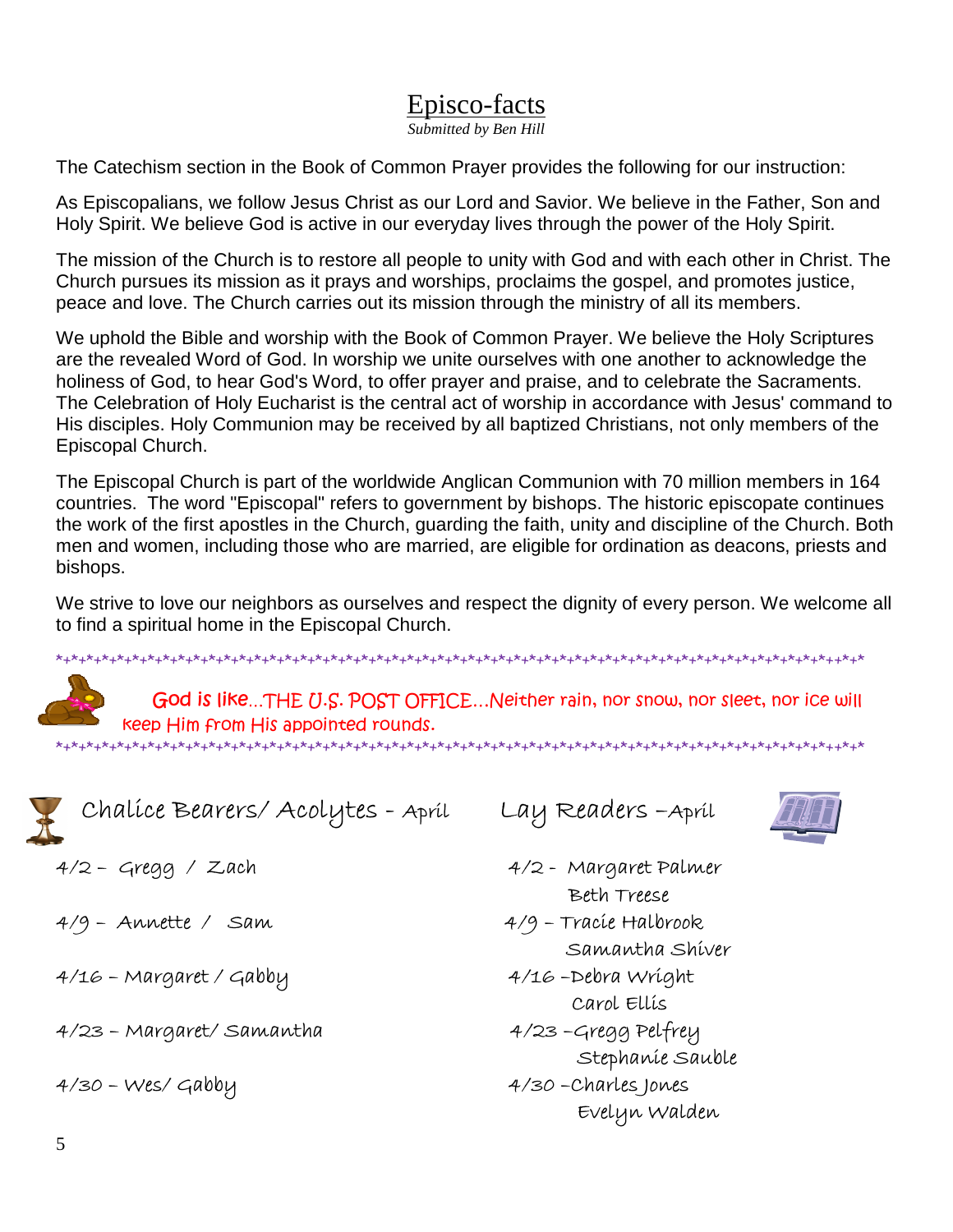### EASTER WEEK



 $\hspace{.1cm} *$  Maundy Thursday – 7:00 PM service  $\hspace{.1cm} +$  Easter Vigil – 7:00 PM service

\*+\*+\*+\*+\*+\*+\*+\*+\*+\*+\*+\*+\*+\*+\*+\*+\*+\*+\*+\*+\*+\*+\*+\*+\*+\*+\*+\*+\*+\*+\*+\*+\*+\*+\*+\*+\*+\*+\*+\*+\*+\*+\*+\*+\*+\* \*+\*+\*+\*+\*+\*+\*+\*+\*+\*+\*+\*+\*+\*+\*+\*+\*+\*+\*+\*+\*+\*+\*+\*+\*+\*+\*+\*+\*+\*+\*+\*+\*+\*+\*+\*+\*+\*+\*+\*+\*

God is like… BAYER ASPIRIN…He works miracles.



# Episcopal Edibles EdiblesEasy Lamb Cake



**Prep Time** 20**min. Total Time**  1**hr.** 28**min. min. Servings**  16 servings

What You Need

- 1 pkg. (2-layer size) yellow cake mix
- 1 pkg. (2-layer size) yellow cake mix<br>• 1 pkg. (3 oz.) JELL-O Cherry Flavor Gelatin
- 1 tub (8 oz.) COOL WHIP Whipped Topping, thawed
- 15 JET-PUFFED Marshmallows, cut in half
- 1/4 tsp. pink colored sugar
- 1 pink jelly bean
- 1 tsp. black decorating gel

## Make It

- Heat oven to 350 F.
- Cover bottoms of 2 (9-inch) round pans with parchment; spray with cooking spray.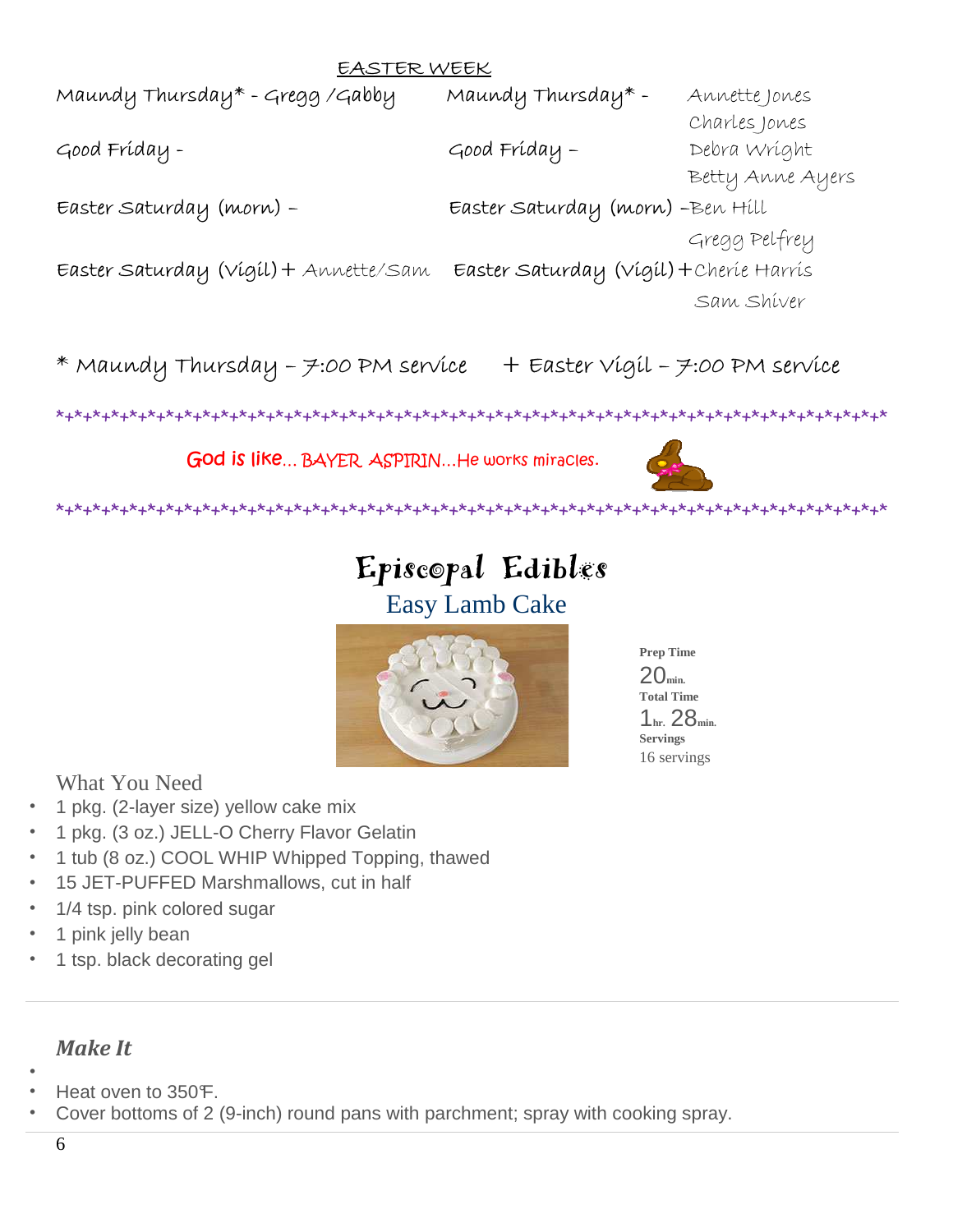- Prepare cake batter as directed on package. Stir in dry gelatin mix; pour into prepared pans.
- Bake 25 to 28 min. or until toothpick inserted in centers comes out clean. Cool cakes in pans 15 min. Invert onto wire racks; gently remove pans. Cool cakes completely. Prepare cake batter as directed on package. Stir in dry gelatin mix; pour into prepared pans.<br>Bake 25 to 28 min. or until toothpick inserted in centers comes out clean. Cool cakes in pans 15 min<br>Invert onto wire racks; gen
- Place 1 cake layer on serving plate; spread top with 1 cup COOL WHIP. Cover with remaining cake layer. Frost top and side of cake with remaining COOL WHIP.
- layer. Frost top and side of cake with remaining COOL WHIP.<br>• Press cut sides of 2 marshmallow halves in colored sugar; gently press into COOL WHIP on cake as shown in photo for the lamb's ears. Decorate cake with jelly bean, decorating gel and remaining marshmallows as shown.



\*+\*+\*+\*+\*+\*+\*+\*+\*+\*+\*+\*+\*+\*+\*+\*+\*+\*+\*+\*+\*+\*+\*+\*+\*+\*+\*+\*+\*+\*+\*+\*+\*+\*+\*+\*+\*+\*+\*+\*+\*+\*+\*+\*+\*+\* \*+\*+\*+\*+\*+\*+\*+\*+\*+\*+\*+\*+\*+\*+\*+\*+\*+\*+\*+\*+\*+\*+\*+\*+\*+\*+\*+\*+\*+\*+\*+\*+\*+\*+\*+\*+\*+\*+\*+\*+\*

|                                          | <b>Holy Week Schedule</b> |  |  |
|------------------------------------------|---------------------------|--|--|
| <b>Maundy Thursday</b>                   | 7pm                       |  |  |
| <b>Good Friday</b>                       | 7 <sub>pm</sub>           |  |  |
| <b>Holy Saturday morn</b>                | 10am                      |  |  |
| <b>Followed by Stations of the Cross</b> |                           |  |  |
| <b>Great Vigil of Easter Sat. 7pm</b>    |                           |  |  |
| <b>Easter Sunday – 1 service</b> 9 am    |                           |  |  |

Fr Lance will be available after service on Saturday morning for those wishing the Rite of Reconciliation

\*+\*+\*+\*+\*+\*+\*+\*+\*+\*+\*+\*+\*+\*+\*+\*+\*+\*+\*+\*+\*+\*+\*+\*+\*+\*+\*+\*+\*+\*+\*+\*+\*+\*+\*+\*+\*+\*+\*+\*+\*+\*+\*+\*+\*+\* \*+\*+\*+\*+\*+\*+\*+\*+\*+\*+\*+\*+\*+\*+\*+\*+\*+\*+\*+\*+\*+\*+\*+\*+\*+\*+\*+\*+\*+\*+\*+\*+\*+\*+\*+\*+\*+\*+\*+\*+\*

God is like...SCOTCH TAPE...You can't see Him, but you know he's there.



\*+\*+\*+\*+\*+\*+\*+\*+\*+\*+\*+\*+\*+\*+\*+\*+\*+\*+\*+\*+\*+\*+\*+\*+\*+\*+\*+\*+\*+\*+\*+\*+\*+\*+\*+\*+\*+\*+\*+\*+\*+\*+\*+\*+\*+\* \*+\*+\*+\*+\*+\*+\*+\*+\*+\*+\*+\*+\*+\*+\*+\*+\*+\*+\*+\*+\*+\*+\*+\*+\*+\*+\*+\*+\*+\*+\*+\*+\*+\*+\*+\*+\*+\*+\*+\*+\*

NEWS FLASH – *NEW address for our Website is: Website* **www.stbartshighsprings.org** *Any questions, contact Jane Woodward Any Woodward, our Webmaster.* 

•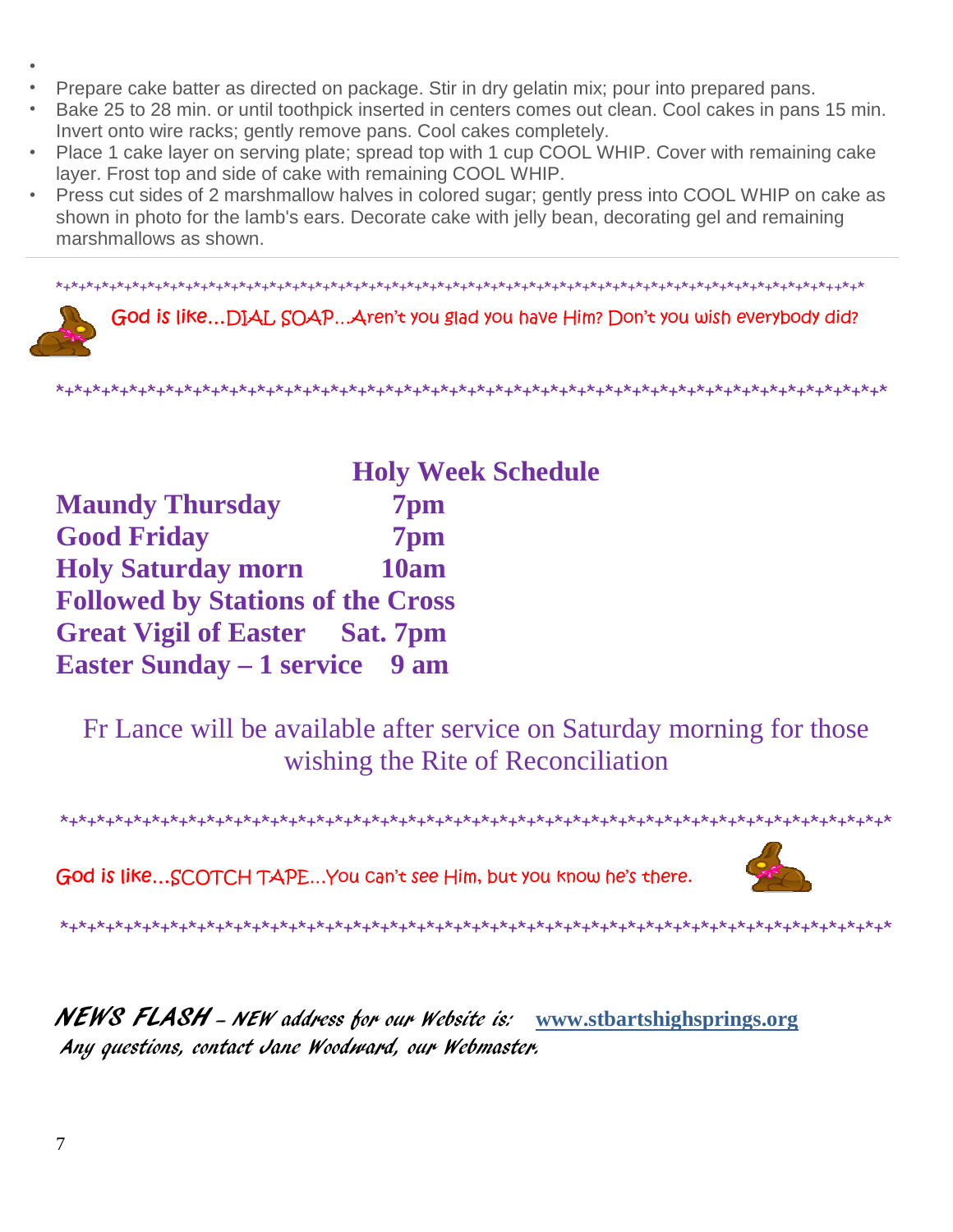## The History of the Easter Lily

by Aurelia Fleur

**Easter is associated with memories of parades, family gatherings, church services, chocolate bunnies, gift baskets, egg decorating, and the famous Easter Lily. They are very popular for Easter gifts, and their unique trumpet shaped blossoms symbolize life, purity, hope, and the spiritual meaning of Easter along with the promise of Spring.** 

**The Easter Lily was originally bought into the United States by a World War I soldier Louis Houghton. What was previously known as the Bermuda lily was first brought to the southern coast of Oregon in 1919. Houghton distributed an entire suitcase of the hybrid lily bulbs to various friends and family.** 

**This lily proved to really thrive in the climate there. It was similar to the flower's native Ryukyu Islands of Japan. By the year 1945, there were over a thousand growers on the west coast harvesting these bulbs to sell. There are only about two full weeks during the year when these flowers are commercially available. Easter lilies are estimated to be the fourth largest potted plant crop in the United States, following the poinsettia, mum, and azalea.** 

**History, mythology, and art are filled with stories and images that speak of the beauty and majesty of the elegant white flowers. One of the most famous Biblical references is in the Sermon on the Mount, when Christ said, "Consider the lilies of the field, how they grow: they toil not, neither do they spin and yet Solomon in all his glory was not arrayed like one of these."** 

**Lilies are often called the "White-Robed Apostles of Hope". Lilies were discovered in the Garden of Gethsemane after Christ died on the cross. During the Easter season, churches line their altars and envelop their crosses with a multitude of Easter Lilies, to signify the resurrection of Jesus Christ and the hope of eternal life.** 

**Another concept associated with the pure white lily is that of womanhood. In some early paintings, the Angel Gabriel offers pure white lilies to the Virgin Mary, and this symbolizes that she will be the mother of Jesus. Other paintings show saints bringing vases of white lilies to Mary and the divine child. According to the legend, the flowers were formed when Eve cried repentant tears upon leaving Eden, and the tears became lilies. The point of this legend is that true repentance leads to beauty.** 

**Established through the centuries as a symbol of purity, grace, and the regal lifestyle, the white lily is a suitable reminder of the greater meaning of Easter. These flowers grace millions of homes and churches every year, embodying joy, hope, and life; whether given as a gift or displayed proudly in one's home, the Easter lily remains a beauteous reminder of how Easter is a time for celebration and rejoicing. So when you purchase Easter baskets for your loved ones, don't hold back with decorated eggs and chocolates, but be certain to include a few Easter lilies as well!** 

**Easter evokes memories of egg decorating, Easter baskets, chocolate bunnies, local church services, family gatherings, parades, and, the Easter Lily meaning. Its beautiful trumpet-shaped blossoms symbolize purity, hope, and life, the spiritual essence of Easter and all the promises of spring. Lilies are mostly given along with Easter flowers. Lilies are sometimes affectionately called the "white-robed apostles of hope." They are rumored to be found growing in the Garden of Gethsemane after Christ's atonement was performed there. Gracing millions of homes and churches, the flowers embody joy, hope and life. The lily serves as a beautiful reminder that Easter is a time for rejoicing and celebrating.** Source: http://EzineArticles.com/?expert=Aurelia\_Fleur

http://EzineArticles.com/?The-History